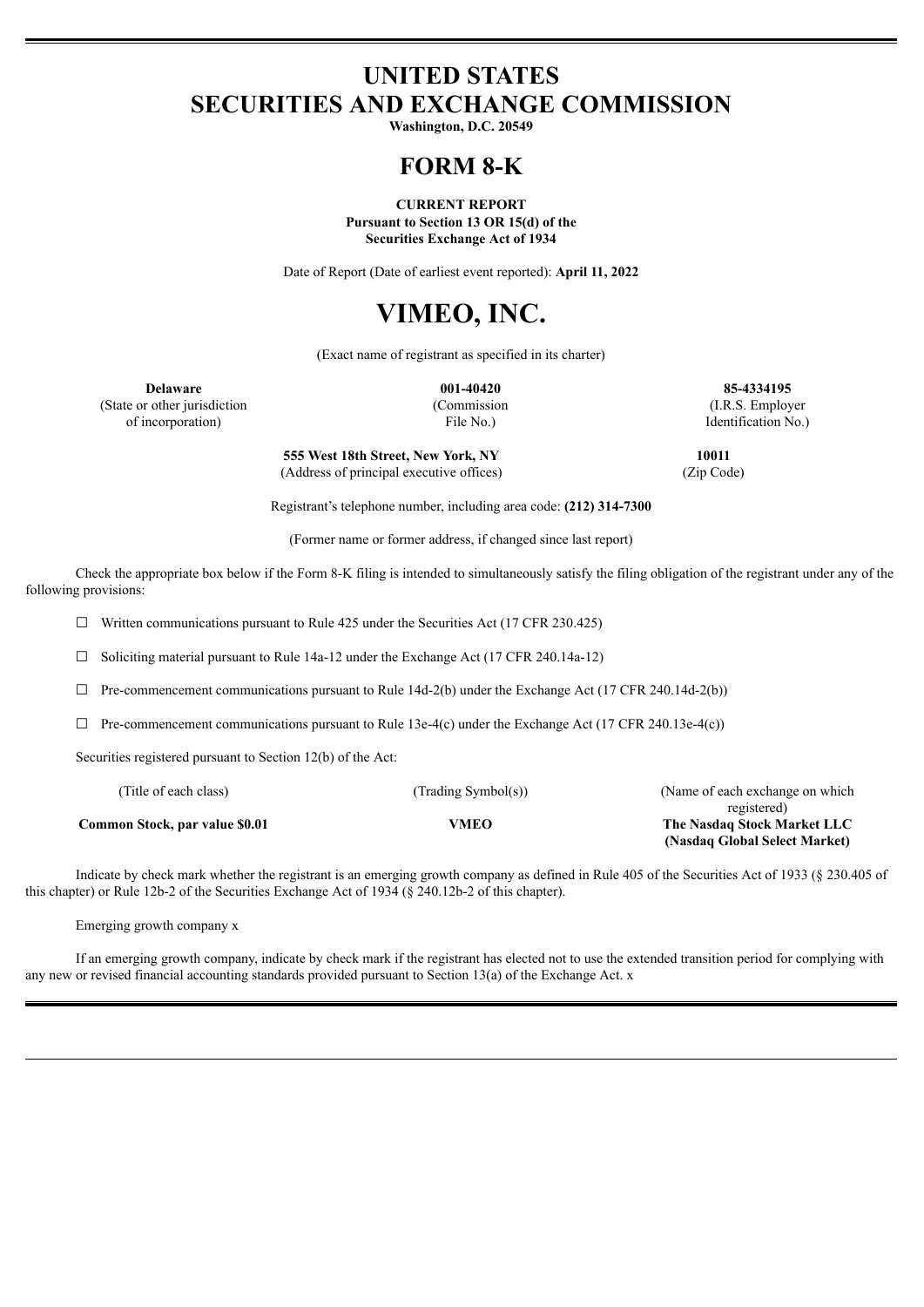## **Item 7.01. Regulation FD Disclosure.**

On April 11, 2022, the Company announced that it had posted certain monthly metrics through March 2022 on the investor relations section of its website (https://investors.vimeo.com/), as set forth in Exhibit 99.1 hereto, which is incorporated herein by reference.

## **Item 9.01 Financial Statements and Exhibits.**

| Exhibit No. | Description                                                                  |
|-------------|------------------------------------------------------------------------------|
| <u>99.1</u> | Monthly Metrics of Vimeo, Inc., dated April 11, 2022.                        |
| 104         | Cover Page Interactive Data File (embedded within the Inline XBRL document). |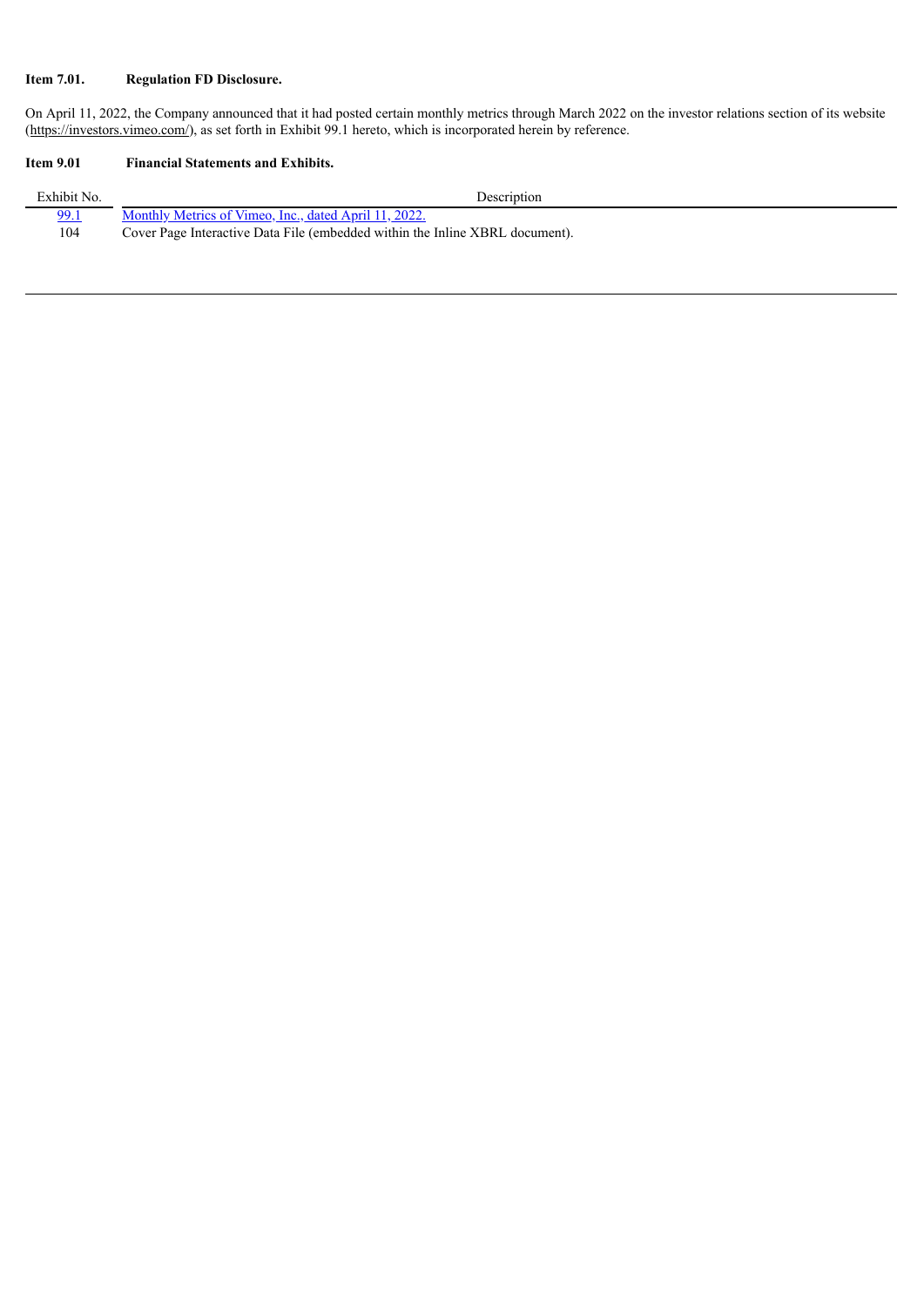#### **SIGNATURES**

Pursuant to the requirements of the Securities Exchange Act of 1934, the Registrant has duly caused this report to be signed on its behalf by the undersigned hereunto duly authorized.

## **VIMEO, INC.**

By: /s/ Michael A. Cheah

Name: Michael A. Cheah Title: General Counsel and Secretary

Date: April 11, 2022